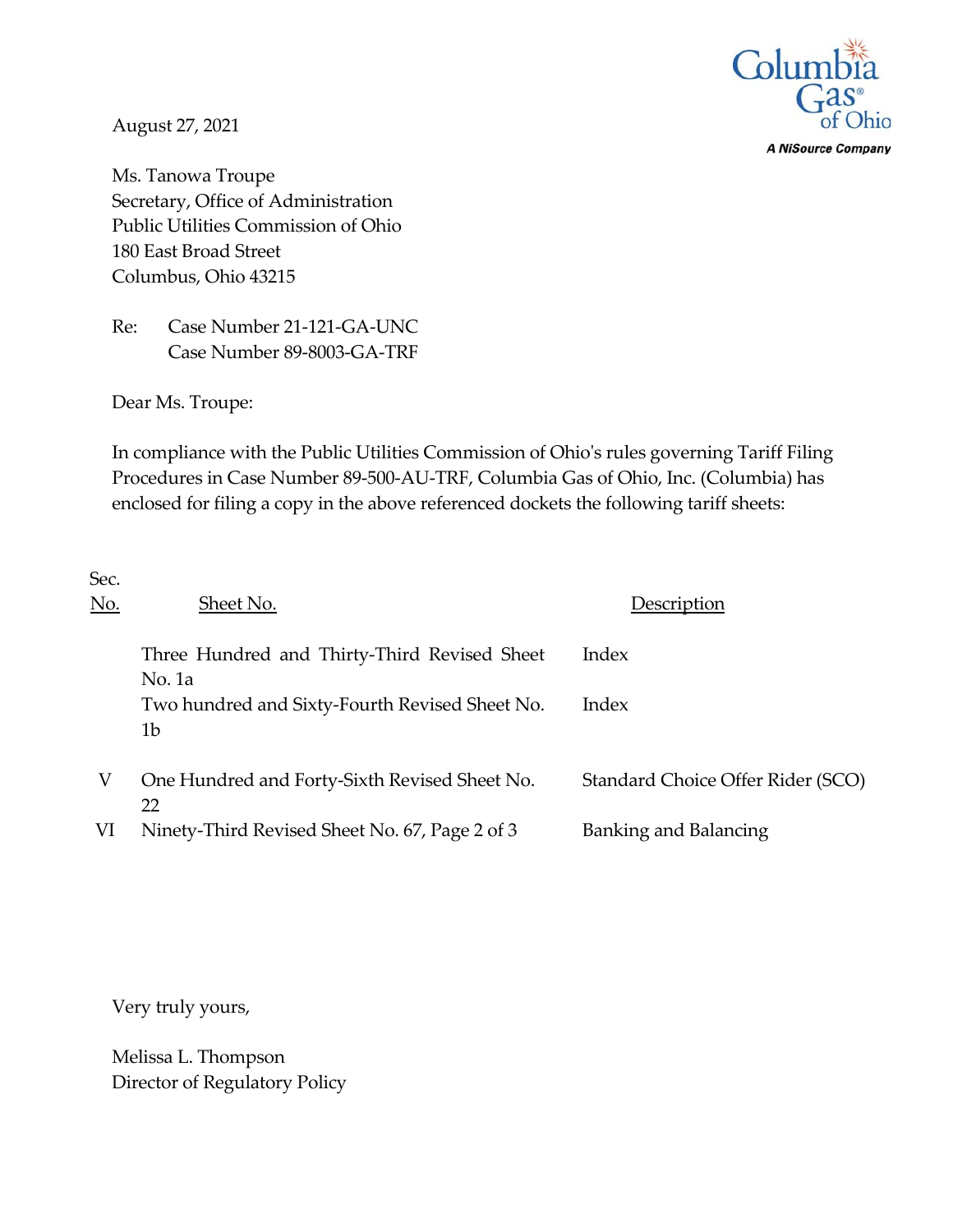## **P.U.C.O. No. 2**

## **Cancels**

**Three Hundred and Thirty-Second Revised Sheet No. 1a**

# **COLUMBIA GAS OF OHIO, INC.**

# **RULES AND REGULATIONS GOVERNING THE DISTRIBUTION**

INDEX

| Part<br>Number   |                                                                                                                  | Sheet<br>Number | Effective<br>Date    |
|------------------|------------------------------------------------------------------------------------------------------------------|-----------------|----------------------|
|                  | <b>SECTION IV – GENERAL</b>                                                                                      |                 |                      |
| 1                | <b>Obligation To Serve</b>                                                                                       | 10              | 01-01-12             |
| 1a               | Core Market                                                                                                      | 10              | $01-01-12$           |
| 1 <sub>b</sub>   | Non-Core Market                                                                                                  | 11              | $01-01-12$           |
| $\boldsymbol{2}$ | Rules and Regulations Subject to Orders Issued by PUCO                                                           | 11              | 12-03-08             |
| 3                | Company Reserves the Right to Modify, Alter or Amend Rules and Regulations                                       | 11              | 12-03-08             |
| 4                | Termination Procedure for Non-payment                                                                            | 11              | 12-03-08             |
| 4a               | Residential Termination Procedure for Nonpayment                                                                 | 11              | 12-03-08             |
| 4b               | Small Commercial Termination Procedure for Non-payment                                                           | 11              | 12-03-08             |
| 4c               | Advance Notice of Disconnection or Termination of Service                                                        | $11 - 12$       | 12-03-08             |
| 5                | Uniform Purchase Gas Adjustment Clause Reference                                                                 | 12              | $01-01-12$           |
| 6                | Miscellaneous Charges                                                                                            | 13              | 12-03-08             |
|                  | <b>Reconnection Trip Charge</b>                                                                                  | 13              | 12-03-08             |
|                  | <b>Collection Charge</b>                                                                                         | 13              | 12-03-08             |
|                  | Dishonored Check Charge                                                                                          | 13              | 12-03-08             |
|                  | Late Payment Charge                                                                                              | 13              | 12-03-08             |
|                  | <b>Excess Flow Valve Charge</b>                                                                                  | 13              | $07-06-17$           |
|                  | Tie-in Charge                                                                                                    | 14              | $07-06-17$           |
|                  | Theft of Service Investigation Fee                                                                               | 14              | $07-06-17$           |
|                  | Meter Test Charge                                                                                                | 14              | $07-06-17$           |
|                  | <b>SECTION V - SALES SERVICE</b>                                                                                 |                 |                      |
| $\mathbf{1}$     | Definitions                                                                                                      | 14              | $01-01-12$           |
|                  | Definitions                                                                                                      | $15-15a$        | $04 - 01 - 13$       |
| $\mathbf{2}$     | <b>Sales Rates</b>                                                                                               | 16              | 11-29-18             |
|                  | Small General Service (SGS)                                                                                      | 16              | $01-01-12$           |
|                  | Small General Service (SGS)                                                                                      | 17<br>17        | 11-27-19             |
|                  | Small General Service (SGS)                                                                                      |                 | 11-27-19             |
|                  | Reserved for Future Use<br>General Service (GS)                                                                  | 17a<br>18       | 12-03-08             |
|                  |                                                                                                                  | 19              | 11-29-18<br>11-27-19 |
|                  | General Service (GS)                                                                                             | 20              | 11-29-18             |
|                  | Large General Service (LGS)<br>Large General Service (LGS)                                                       | 21              | 11-27-19             |
|                  | Standard Choice Offer Rider (SCO)                                                                                | 22              | 08-27-21             |
| 3                | Sales Billing Adjustments                                                                                        | 23              | $03-30-10$           |
|                  | Suspended                                                                                                        | 23              | $03-01-10$           |
|                  | Interim, Emergency and Temporary PIP Plan Tariff Schedule Rider                                                  | 24              | $05-28-21$           |
|                  | Excise Tax Rider                                                                                                 | 25              | 12-03-08             |
|                  | Non-Temperature Balancing Service                                                                                | 26              | $04 - 01 - 13$       |
|                  | Infrastructure Replacement Program Rider                                                                         | 27              | 04-29-21             |
|                  | Demand Side Management Rider                                                                                     | 28              | $04-29-21$           |
|                  | Uncollectible Expense Rider                                                                                      | 29              | $05-28-21$           |
|                  | Gross Receipts Tax Rider                                                                                         | 30              | 12-03-08             |
|                  | CHOICE/SCO Reconciliation Rider (CSRR)                                                                           | 30a             | 06-29-21             |
|                  | <b>Regulatory Assessment Rider (RAR)</b>                                                                         | 30 <sub>b</sub> | $03-30-10$           |
|                  | Infrastructure Development Rider (IDR)                                                                           | 30c             | 05-28-21             |
|                  | Capital Expenditure Program Rider                                                                                | 30d             | $08-27-21$           |
|                  |                                                                                                                  |                 |                      |
|                  | Reserved for Future Use                                                                                          | 30e             | $11-27-19$           |
|                  | SECTION VI - GAS TRANSPORTATION SERVICE                                                                          |                 |                      |
| 1                | Definitions                                                                                                      | 31-33           | $01-01-12$           |
| $\mathfrak{2}$   | Requirements For Transportation Service                                                                          | 33a             | 12-03-08             |
| 3                | Service Agreement                                                                                                | $33a - 34$      | $04-01-10$           |
| 4                | Deliveries of Customer Owned Gas                                                                                 | 34              | 12-03-08             |
| 5                | Measurement                                                                                                      | 34              | 12-03-08             |
|                  | <b>Heat Content Adjustment</b>                                                                                   | 34-35           | $04-01-10$           |
|                  | Measurement at Point(s) of Receipt with Interstate Pipeline                                                      | $35 - 36$       | 12-03-08             |
|                  | Measurement at Other Point(s) of Receipt                                                                         | 36              | 12-03-08             |
|                  | Accounting for Monthly Deliveries                                                                                | 36              | 12-03-08             |
| 6                | Quality of Gas Delivered to Company                                                                              | 36              | 12-03-08             |
|                  | Quality of Gas at Point(s) of Receipt with an Interstate Pipeline<br>Quality of Gas at Other Point(s) of Receipt | 36-37<br>37-38a | 12-03-08             |
|                  |                                                                                                                  |                 | 11-19-20             |

Filed in accordance with Public Utilities Commission of Ohio Finding and Order dated January 9, 2013 in Case No. 12-2637-GA-EXM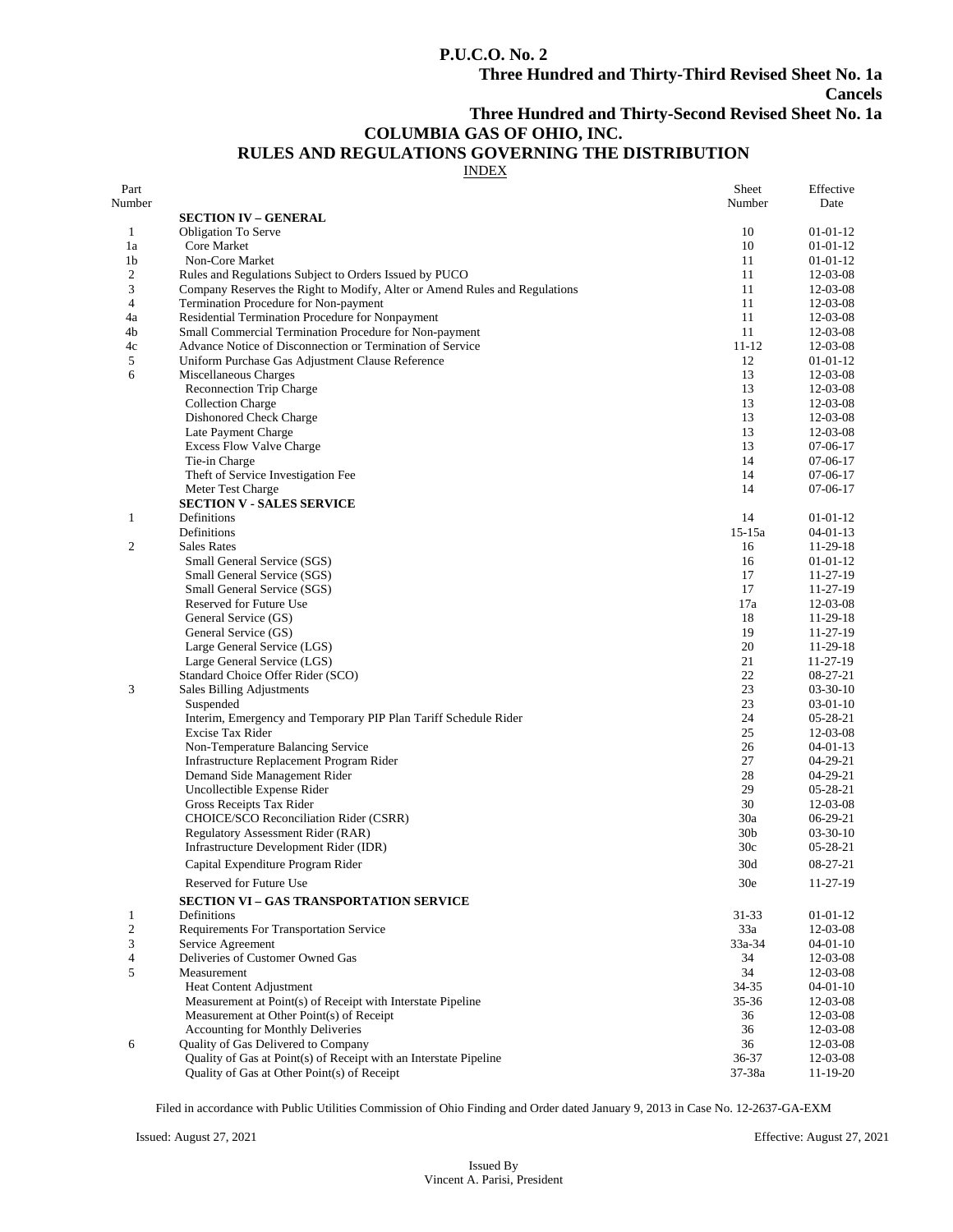# **P.U.C.O. No. 2**

## **COLUMBIA GAS OF OHIO, INC. RULES AND REGULATIONS GOVERNING THE DISTRIBUTION AND SALE OF GAS**

#### INDEX

| Part        |                                                                       | Sheet     | Effective      |
|-------------|-----------------------------------------------------------------------|-----------|----------------|
| Number(s)   |                                                                       | No.       | Date           |
| $\tau$      | <b>Authorized Daily Volume</b>                                        | 38b       | $11-19-20$     |
| $\,$ 8 $\,$ | Interruption                                                          | 39-41     | $04-01-10$     |
| 9           | Volume Banking and Balancing                                          | $41 - 43$ | $04-01-10$     |
| 10          | Deficiencies in Deliveries to Company                                 | 43        | $04-01-10$     |
| 11          | Warranty of Title                                                     | 43        | 12-03-08       |
| 12          | Late Payment Charge                                                   | 43        | 12-03-08       |
| 13          | <b>Charges for Third Party Services</b>                               | 44        | $04-01-10$     |
| 14          | Provision for Human Needs and Welfare Customers                       | 44        | 12-03-08       |
| 15          | <b>Optional Services</b>                                              | 44        | $04 - 01 - 10$ |
| 16          | <b>Termination of Service</b>                                         | 44-45     | $04-01-10$     |
| 17          | Operation and Maintenance Costs                                       | 46        | $04-01-10$     |
| 18          | Other Rules and Regulations                                           | 46        | 12-03-08       |
| 19          | Obligation to Serve Following Termination of Transportation Agreement | 46        | 12-03-08       |
| 20          | Capacity Release Option                                               | 46        | 12-03-08       |
|             | Reserved for Future Use                                               | 47        | 12-03-08       |
| 21          | Reserved for Future Use                                               | 48        | $04-01-10$     |
| 22          | Reserved for Future Use                                               | 48        | $04-01-10$     |
| 23          | Reserved for Future Use                                               | 48        | $04-01-10$     |
| 24          | <b>Aggregation Service</b>                                            | 48a-48e   | $04-01-10$     |
| 25          | <b>Transportation Rates</b>                                           | 49        | 11-29-18       |
|             | Small General Transportation Service (SGTS)                           | 49-50     | $11 - 27 - 19$ |
|             | Small General Transportation Service (SGTS)                           | 51        | $04 - 01 - 12$ |
|             | Reserved for Future Use                                               | 52        | 12-03-08       |
|             | General Transportation Service (GTS)                                  | 53-55     | 11-27-19       |
|             | General Transportation Service (GTS)                                  | 56        | $04-01-10$     |
|             | Large General Transportation Service (LGTS)                           | 57        | $05 - 31 - 17$ |
|             | Large General Transportation Service (LGTS)                           | 58        | 11-29-18       |
|             | Reserved for Future Use                                               | 59        | 12-03-08       |
|             | Large General Transportation Service (LGTS)                           | 60        | $11 - 27 - 19$ |
|             | Reserved for Future Use                                               | 61        | $04-01-10$     |
|             | <b>Standby Service</b>                                                | 62        | $04-01-10$     |
|             | <b>Gas Transfer Service</b>                                           | 62a       | $04-01-10$     |
|             | Service Agreement for SGTS, GTS and LGTS                              | 63-64     | $04 - 01 - 10$ |
|             | Reserved For Future Use                                               | 65        | $04-01-10$     |
|             | Operational Flow/Operational Matching Orders                          | 66        | $04-01-10$     |
|             | <b>Reserved For Future Use</b>                                        | 66a       | $04-01-10$     |
|             | Banking and Balancing Service                                         | 67        | 08-27-21       |
|             | Reserved For Future Use                                               | 67a       | $04-01-10$     |
| 26          | Gas Transportation Service Billing Adjustments                        | 68        | $10-27-10$     |
|             | Interim, Emergency and Temporary PIP                                  | 68        | $05-28-21$     |
|             | Uncollectible Expense Rider                                           | 69        | $05-28-21$     |
|             | Gross Receipts Tax Rider                                              | 70        | 12-03-08       |
|             | Excise Tax Rider                                                      | 71        | 12-03-08       |
|             | Infrastructure Replacement Program Rider                              | 72        | $04-29-21$     |
|             | Demand Side Management Rider                                          | 73        | 04-29-21       |
|             | <b>Infrastructure Development Rider</b>                               | 74        | 05-28-21       |
|             | Capital Expenditure Program Rider                                     | 75        | 08-27-21       |
|             | Reserved for Future Use                                               | 75a       | 11-27-19       |
| $1 - 41$    | <b>SECTION VII - COMPETITIVE RETAIL NATURAL GAS SERVICE</b>           |           | 08-27-21       |
| $1 - 8$     | <b>SECTION VIII - GAS SUPPLY AUCTION FOR STANDARD SERVICE AUCTION</b> |           | 11-29-18       |
|             |                                                                       |           |                |

Filed in accordance with Public Utilities Commission of Ohio Order dated January 9, 2013 in Case No. 12-2637-GA-EXM.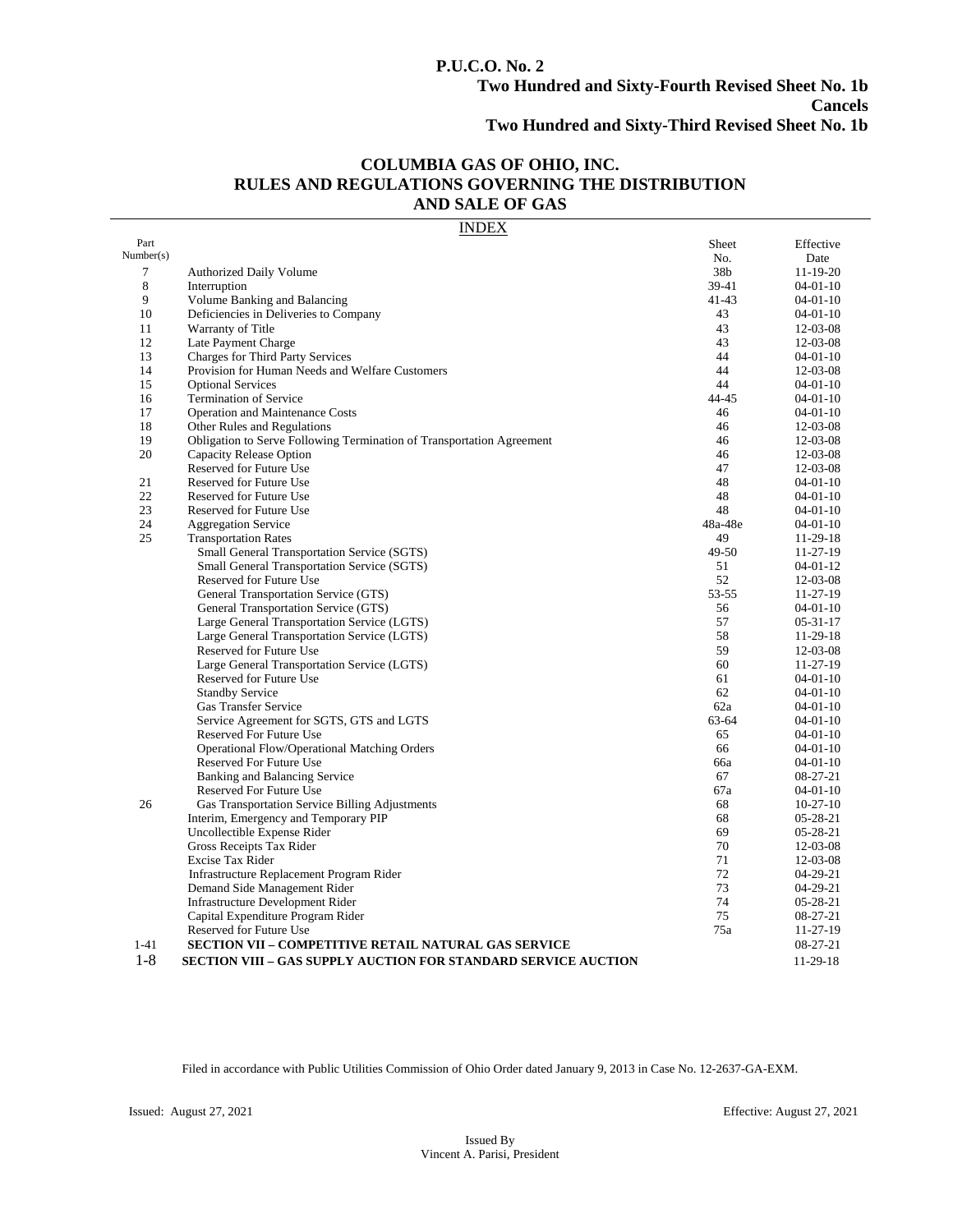## **P.U.C.O. No. 2 One Hundred and Forty-Sixth Revised Sheet No. 22 Cancels One Hundred and Forty-Fifth Revised Sheet No. 22 COLUMBIA GAS OF OHIO, INC. RULES AND REGULATIONS GOVERNING THE DISTRIBUTION AND SALE OF GAS**

## **STANDARD CHOICE OFFER RIDER (SCO)**

#### APPLICABILITY:

To all customer accounts provided Sales Service under the Company's Small General Service; Small General Schools Rate; General Sales Rate; General Schools Sales Rate or Large General Service Sales rate schedules.

#### SCO Rider:

\$0.6070 rate per 100 cubic feet for all gas consumed each billing period. Company's monthly SCO Rider will be computed each month based on the NYMEX final settlement price for the month plus the Retail Price Adjustment determined through the SCO Auction converted from dollars per Mcf to dollars per Ccf for billing purposes.

Filed in accordance with Public Utilities Commission of Ohio Entry dated January 9, 2013 In Case No. 12-2637-GA-EXM.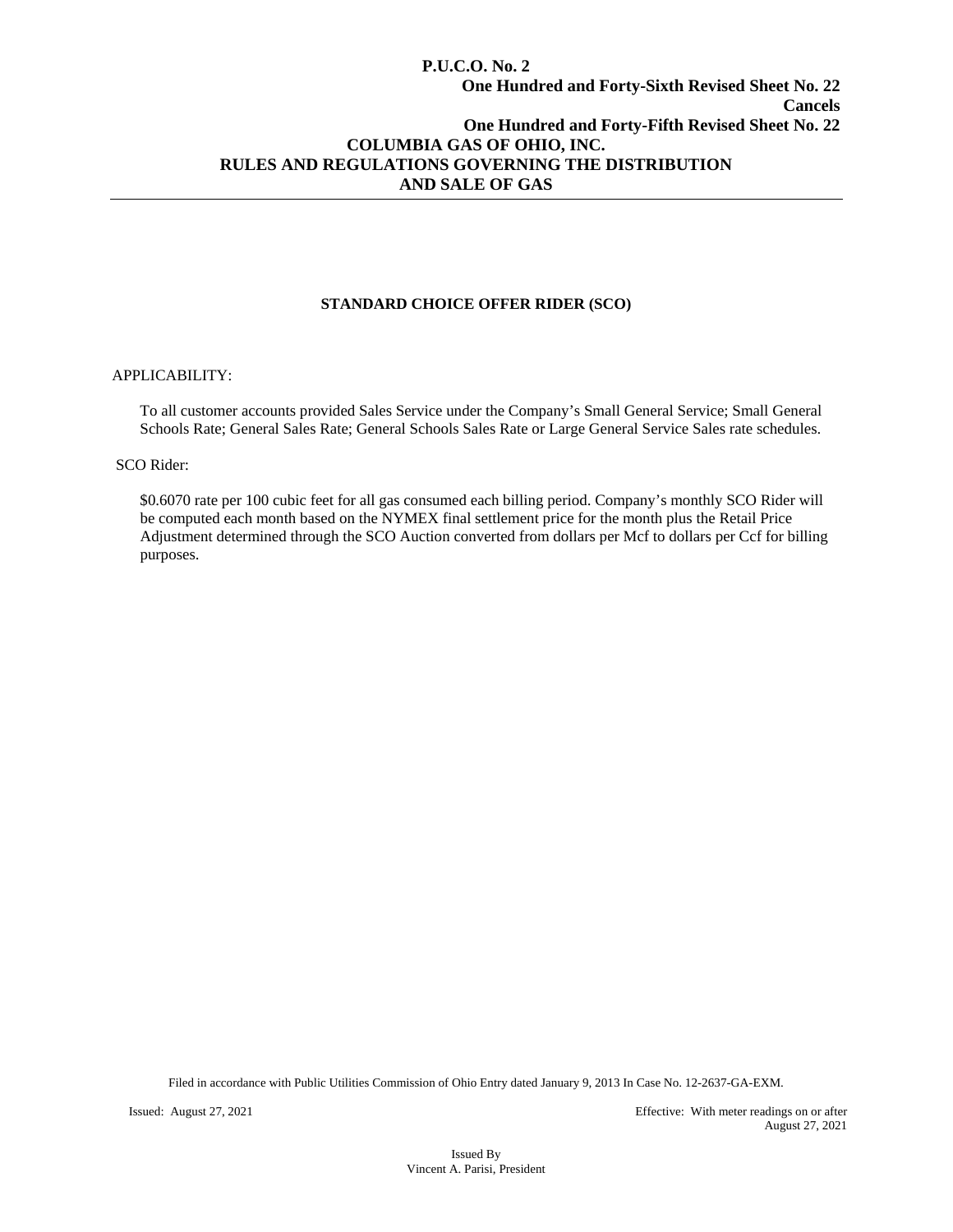## **P.U.C.O. No. 2**

## **Ninety-Third Revised Sheet No. 67 Cancels Ninety-Second Revised Sheet No. 67 Page 2 of 3**

## **COLUMBIA GAS OF OHIO, INC. RULES AND REGULATIONS GOVERNING THE DISTRIBUTION AND SALE OF GAS**

#### **RATE:**

Customers that subscribe for this service will be billed the applicable rate per Mcf on all volumes consumed which corresponds to the level of balancing service elected by the Customer. These rates will be updated concurrent with the Company's Standard Sales Offer filings to reflect changes in rates contained herein.

| <b>Monthly Bank Tolerance Levels</b><br>Maximum Percent of Annual Transportation Volumes | Rate Per Mcf For All<br>Volumes Consumed |
|------------------------------------------------------------------------------------------|------------------------------------------|
| 1.0%                                                                                     | \$0.0112 per Mcf                         |
| 2.0%                                                                                     | \$0.0197 per Mcf                         |
| 3.0%                                                                                     | \$0.0284 per Mcf                         |
| 4.0%                                                                                     | \$0.0371 per Mcf                         |

To meet competition and retain throughput, the Company may be required to flex the level of the Banking and Balancing Service rate to customers subject to this tariff.

## **TRANSPORTATION SERVICE IMBALANCE CHARGES**

- a. In any month when a TS Customer's deliveries to Company, when added to their available bank volume and applicable Backup Service quantities, are less than their usage, the incremental shortfall will be sold to the Customer at a price equal to 130% of the average of the TCO Daily Index prices for each day of the applicable month, plus the 100% load factor TCO FTS costs (including demand, commodity and retainage), plus the gross receipts or other applicable taxes plus the applicable Company transportation. In addition, if, in any month, Company incurs other charges, including gas costs, penalty charges or cash-outs caused by excess monthly usage, the TS Customer shall be charged its pro rata share of such charges. All non-Company transportation revenue from such sales and charges paid by the TS Customer to Company shall be credited to the CSRR.
- b. In any month when a TS Customer's Volume Bank exceeds the allowed bank level, Company will purchase the excess volumes. The purchase price shall be equal to 70% of the average of the TCO Daily Index prices for each day of the applicable month, plus the 100% load factor TCO FTS costs (including demand, commodity and retainage). In addition, if, in any month, Company incurs other charges, including gas costs, penalty charges or cash-outs caused by excess monthly gas supply, the TS Customer shall be charged its pro rata share of such charges. All costs from such purchases made by Company from the TS Customer shall be debited to the CSRR with all revenues for the Customer credited to the CSRR.

Filed in accordance with Public Utilities Commission of Ohio Order dated January 9, 2013 in Case No. 12-2637-GA-EXM.

Issued: August 27, 2021 Effective: With bills rendered on or after August 27, 2021